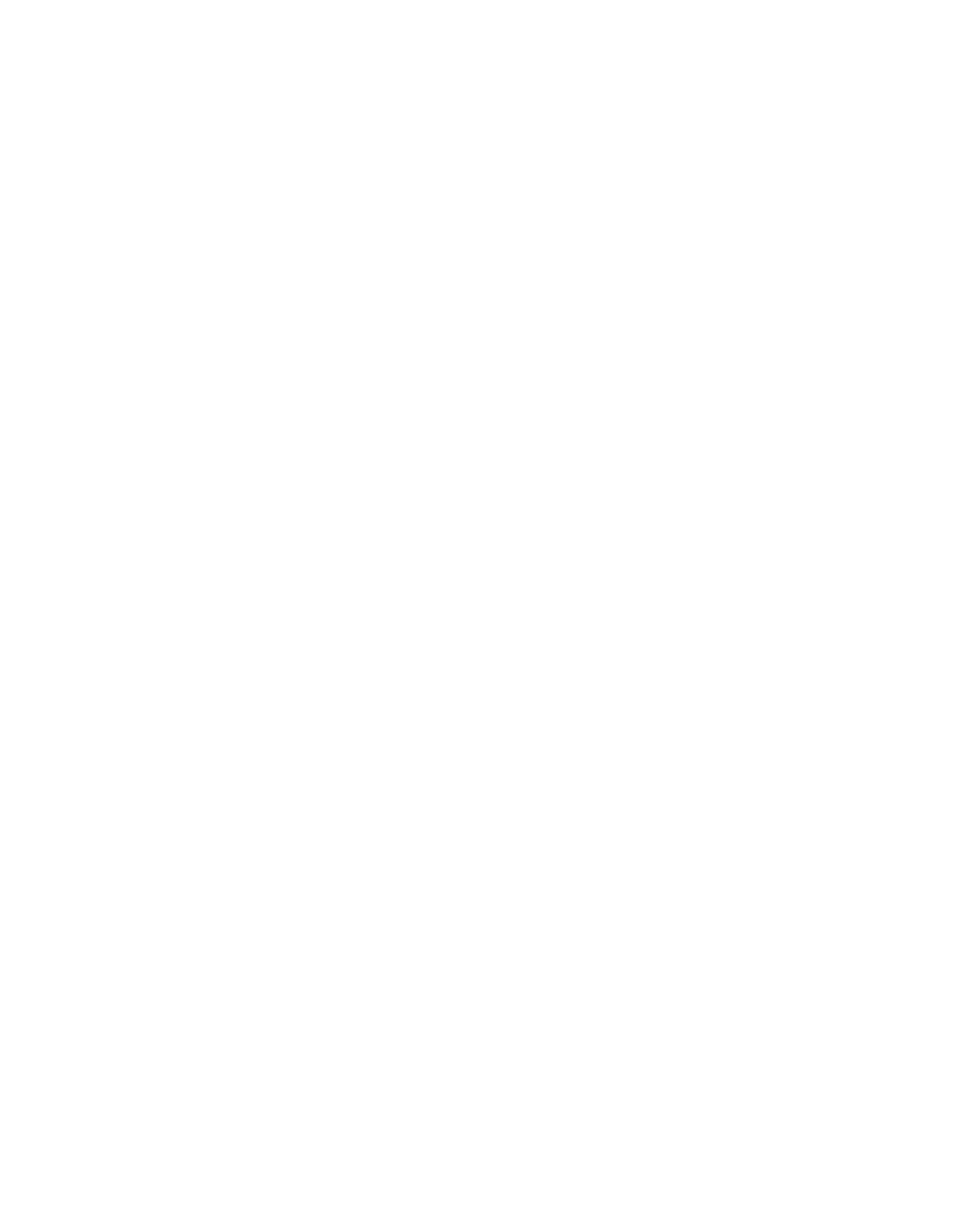## **SECTION 09810 TAPE WRAP FOR INSULATED JOINTS**

## <span id="page-2-0"></span>**PART 1 - GENERAL**

### <span id="page-2-1"></span>1.01 DESCRIPTION

Wrap edges of flange joints to protect the edge of the gasket from water intrusion.

### <span id="page-2-2"></span>1.02 SUBMITTAL

Submit catalog data on primer and tape wrap.

### <span id="page-2-3"></span>**PART 2 - PRODUCT**

### <span id="page-2-4"></span>2.01 PRIMER AND TAPE WRAP

Primer shall be as recommended by the tape manufacturer. The tape shall be manufactured for corrosion protection of underground steel or iron pipe and shall have an adhesive inner layer and an outer layer for mechanical protection with a combined thickness of at least 35 mil and a width of 2 inches. Use Protecto Wrap 200, Tek-Rap, Inc. 280 joint wrap tape, or equivalent.

### <span id="page-2-5"></span>**PART 3 - INSTALLATION**

### <span id="page-2-6"></span>3.01 PRIMER AND TAPE WRAP

Clean edge of both flanges of all dirt, rust, and foreign matter with a wire brush. Apply primer to the clean surface, then apply tape, centered over the gasket, per manufacturer's.

#### **END OF SECTION 09810**